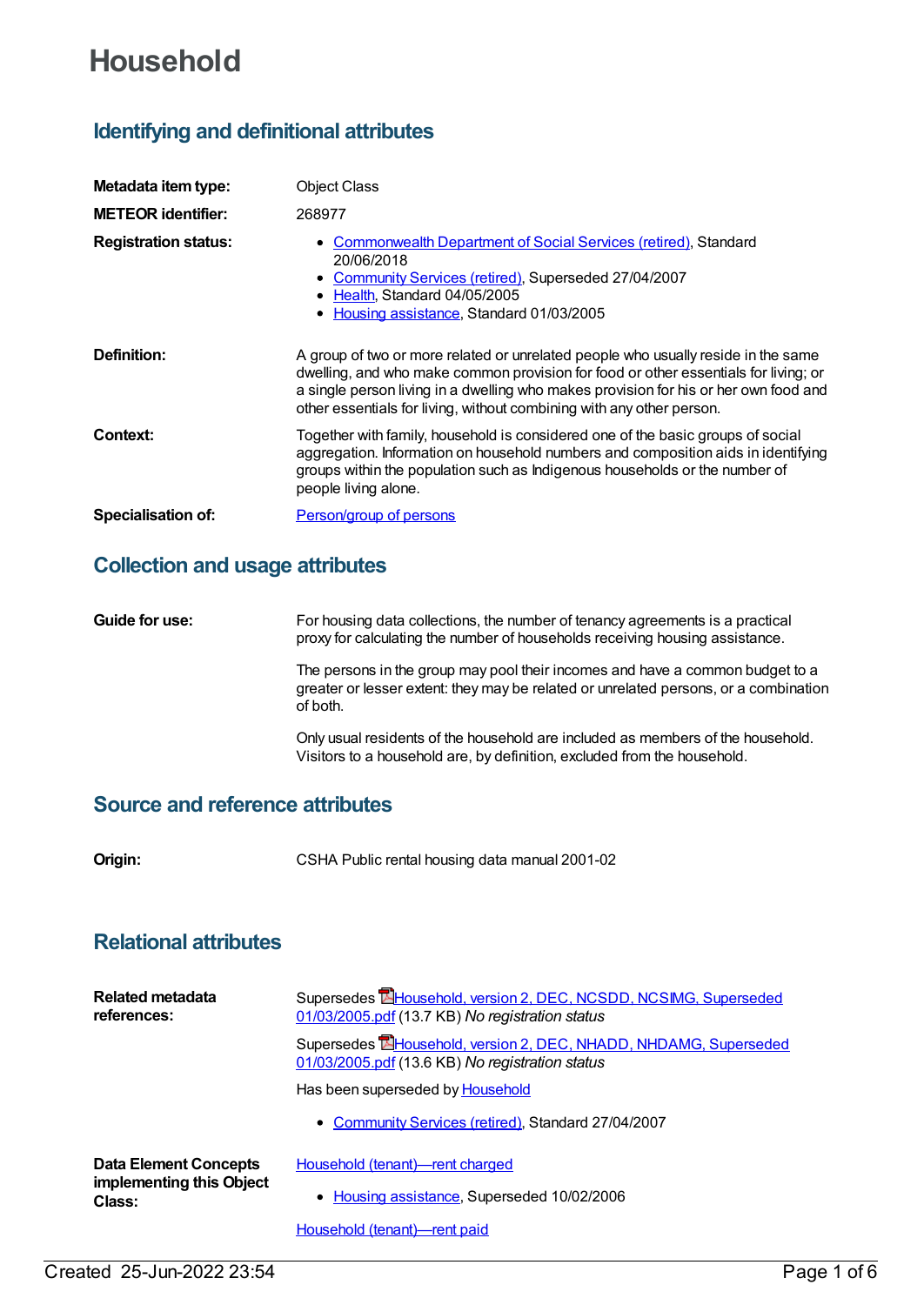#### • Housing [assistance](https://meteor.aihw.gov.au/RegistrationAuthority/11), Superseded 10/02/2006

[Household—application](https://meteor.aihw.gov.au/content/444365) allocation indicator

• Housing [assistance](https://meteor.aihw.gov.au/RegistrationAuthority/11), Superseded 30/08/2017

[Household—application](https://meteor.aihw.gov.au/content/608121) allocation indicator

• Housing [assistance](https://meteor.aihw.gov.au/RegistrationAuthority/11), Standard 30/08/2017

[Household—application](https://meteor.aihw.gov.au/content/472567) date

• Housing [assistance](https://meteor.aihw.gov.au/RegistrationAuthority/11), Superseded 30/08/2017 [Household—application](https://meteor.aihw.gov.au/content/608127) date

• Housing [assistance](https://meteor.aihw.gov.au/RegistrationAuthority/11), Standard 30/08/2017 [Household—application](https://meteor.aihw.gov.au/content/463931) type

• Housing [assistance](https://meteor.aihw.gov.au/RegistrationAuthority/11), Superseded 30/08/2017 [Household—application](https://meteor.aihw.gov.au/content/608130) type

• Housing [assistance](https://meteor.aihw.gov.au/RegistrationAuthority/11), Standard 30/08/2017

[Household—assessable](https://meteor.aihw.gov.au/content/462191) income

• Housing [assistance](https://meteor.aihw.gov.au/RegistrationAuthority/11), Standard 01/05/2013

[Household—assessable](https://meteor.aihw.gov.au/content/269755) income

• Housing [assistance](https://meteor.aihw.gov.au/RegistrationAuthority/11), Retired 10/02/2006

[Household—assessable](https://meteor.aihw.gov.au/content/595875) weekly income

• Housing [assistance](https://meteor.aihw.gov.au/RegistrationAuthority/11), Standard 30/08/2017

[Household—assistance](https://meteor.aihw.gov.au/content/269692) eligibility date

• Housing [assistance](https://meteor.aihw.gov.au/RegistrationAuthority/11), Standard 01/03/2005

[Household—Australian](https://meteor.aihw.gov.au/content/608073) state/territory identifier

• Housing [assistance](https://meteor.aihw.gov.au/RegistrationAuthority/11), Standard 30/08/2017

[Household—Australian](https://meteor.aihw.gov.au/content/385979) state/territory identifier

• Housing [assistance](https://meteor.aihw.gov.au/RegistrationAuthority/11), Superseded 30/08/2017

[Household—Commonwealth](https://meteor.aihw.gov.au/content/462861) Rent Assistance amount

• Housing [assistance](https://meteor.aihw.gov.au/RegistrationAuthority/11), Standard 30/08/2017

[Household—Commonwealth](https://meteor.aihw.gov.au/content/610153) Rent Assistance income inclusion indicator

• Housing [assistance](https://meteor.aihw.gov.au/RegistrationAuthority/11), Standard 30/08/2017

[Household—Commonwealth](https://meteor.aihw.gov.au/content/610146) Rent Assistance rent inclusion indicator

• Housing [assistance](https://meteor.aihw.gov.au/RegistrationAuthority/11), Standard 30/08/2017

[Household—disability](https://meteor.aihw.gov.au/content/269739) status

• Housing [assistance](https://meteor.aihw.gov.au/RegistrationAuthority/11), Retired 10/02/2006

[Household—disability](https://meteor.aihw.gov.au/content/461253) status

• Housing [assistance](https://meteor.aihw.gov.au/RegistrationAuthority/11), Superseded 30/08/2017

[Household—disability](https://meteor.aihw.gov.au/content/607874) status

• Housing [assistance](https://meteor.aihw.gov.au/RegistrationAuthority/11), Standard 30/08/2017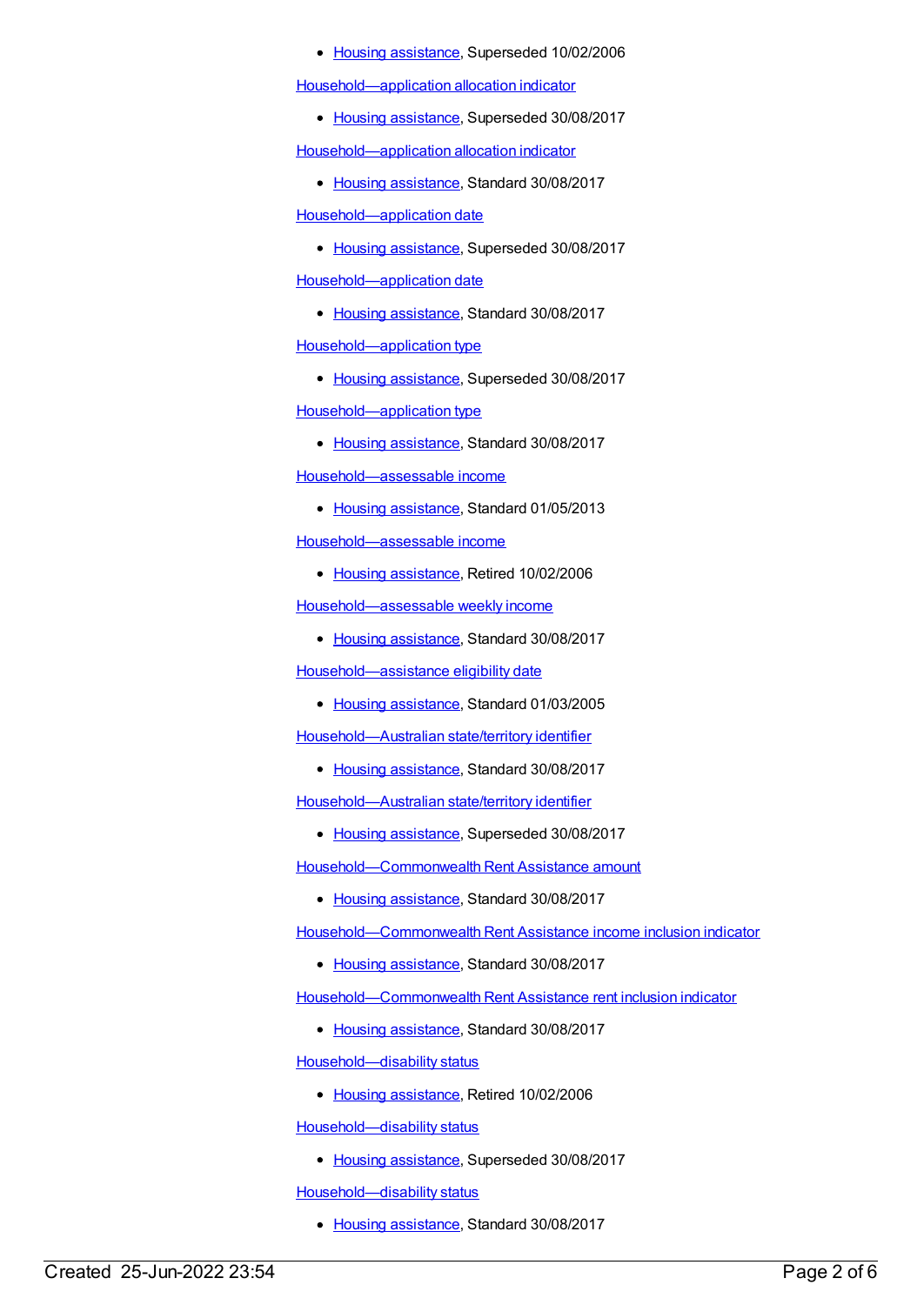[Household—financial](https://meteor.aihw.gov.au/content/385258) assistance amount

• Housing [assistance](https://meteor.aihw.gov.au/RegistrationAuthority/11), Superseded 30/08/2017

[Household—financial](https://meteor.aihw.gov.au/content/608506) assistance amount

• Housing [assistance](https://meteor.aihw.gov.au/RegistrationAuthority/11), Standard 30/08/2017

[Household—greatest](https://meteor.aihw.gov.au/content/388453) need date

• Housing [assistance](https://meteor.aihw.gov.au/RegistrationAuthority/11), Superseded 30/08/2017

[Household—greatest](https://meteor.aihw.gov.au/content/608060) need date

• Housing [assistance](https://meteor.aihw.gov.au/RegistrationAuthority/11), Standard 30/08/2017

[Household—greatest](https://meteor.aihw.gov.au/content/456557) need indicator

• Housing [assistance](https://meteor.aihw.gov.au/RegistrationAuthority/11), Superseded 30/08/2017

[Household—greatest](https://meteor.aihw.gov.au/content/608417) need indicator

• Housing [assistance](https://meteor.aihw.gov.au/RegistrationAuthority/11), Standard 30/08/2017

[Household—greatest](https://meteor.aihw.gov.au/content/462208) need reason

• Housing [assistance](https://meteor.aihw.gov.au/RegistrationAuthority/11), Superseded 30/08/2017

[Household—greatest](https://meteor.aihw.gov.au/content/301704) need reason

• Housing [assistance](https://meteor.aihw.gov.au/RegistrationAuthority/11), Standard 10/02/2006

[Household—greatest](https://meteor.aihw.gov.au/content/608064) need reason

• Housing [assistance](https://meteor.aihw.gov.au/RegistrationAuthority/11), Standard 30/08/2017

[Household—greatest](https://meteor.aihw.gov.au/content/269613) need status

• Housing [assistance](https://meteor.aihw.gov.au/RegistrationAuthority/11), Superseded 10/02/2006

[Household—gross](https://meteor.aihw.gov.au/content/269756) income

- [Health](https://meteor.aihw.gov.au/RegistrationAuthority/12), Standard 15/12/2005
- Housing [assistance](https://meteor.aihw.gov.au/RegistrationAuthority/11), Superseded 30/08/2017

[Household—gross](https://meteor.aihw.gov.au/content/607880) weekly income

• Housing [assistance](https://meteor.aihw.gov.au/RegistrationAuthority/11), Standard 30/08/2017

[Household—homeless](https://meteor.aihw.gov.au/content/608404) prior to allocation indicator

• Housing [assistance](https://meteor.aihw.gov.au/RegistrationAuthority/11), Standard 30/08/2017

[Household—homeless](https://meteor.aihw.gov.au/content/462845) prior to allocation indicator

• Housing [assistance](https://meteor.aihw.gov.au/RegistrationAuthority/11), Superseded 30/08/2017

[Household—homeless](https://meteor.aihw.gov.au/content/269748) status (Commonwealth State Housing Agreement)

• Housing [assistance](https://meteor.aihw.gov.au/RegistrationAuthority/11), Retired 10/02/2006

[Household—household](https://meteor.aihw.gov.au/content/303379) composition

• Housing [assistance](https://meteor.aihw.gov.au/RegistrationAuthority/11), Superseded 30/08/2017

[Household—household](https://meteor.aihw.gov.au/content/269608) composition

• Housing [assistance](https://meteor.aihw.gov.au/RegistrationAuthority/11), Superseded 10/02/2006

[Household—household](https://meteor.aihw.gov.au/content/608016) composition

• Housing [assistance](https://meteor.aihw.gov.au/RegistrationAuthority/11), Standard 30/08/2017

[Household—household](https://meteor.aihw.gov.au/content/269611) group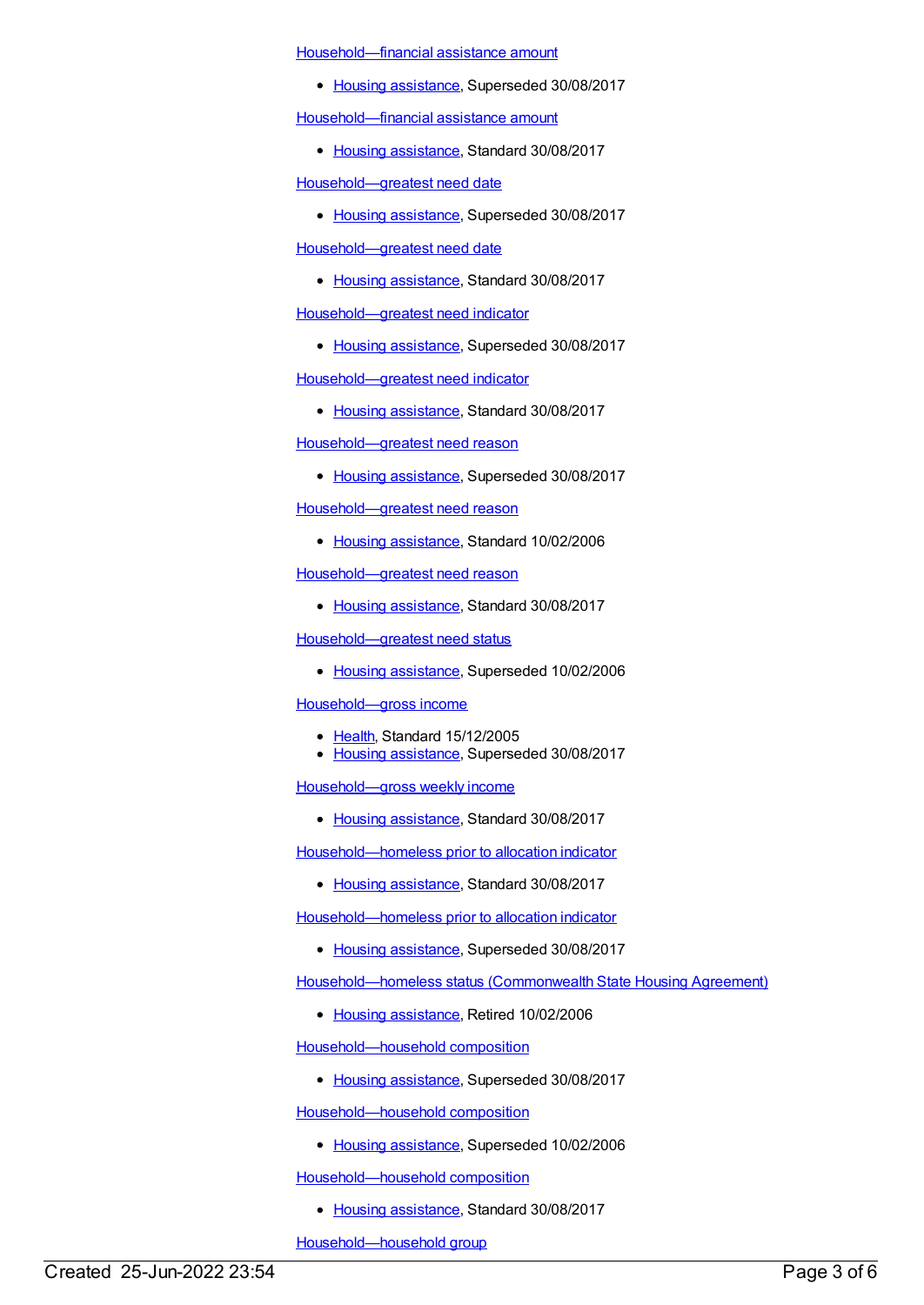• Housing [assistance](https://meteor.aihw.gov.au/RegistrationAuthority/11), Retired 10/02/2006

[Household—household](https://meteor.aihw.gov.au/content/302659) identifier

• Housing [assistance](https://meteor.aihw.gov.au/RegistrationAuthority/11), Superseded 30/08/2017

[Household—household](https://meteor.aihw.gov.au/content/269752) identifier (state/territory)

• Housing [assistance](https://meteor.aihw.gov.au/RegistrationAuthority/11), Superseded 10/02/2006

[Household—household](https://meteor.aihw.gov.au/content/269569) type

[Community](https://meteor.aihw.gov.au/RegistrationAuthority/1) Services (retired), Superseded 27/04/2007

[Household—housing](https://meteor.aihw.gov.au/content/269705) program type

- Housing [assistance](https://meteor.aihw.gov.au/RegistrationAuthority/11), Standard 01/03/2005 [Household—Indigenous](https://meteor.aihw.gov.au/content/608134) status
	- Housing [assistance](https://meteor.aihw.gov.au/RegistrationAuthority/11), Standard 30/08/2017

[Household—Indigenous](https://meteor.aihw.gov.au/content/460736) status

• Housing [assistance](https://meteor.aihw.gov.au/RegistrationAuthority/11), Superseded 30/08/2017

[Household—low](https://meteor.aihw.gov.au/content/269625) income status

• Housing [assistance](https://meteor.aihw.gov.au/RegistrationAuthority/11), Standard 01/03/2005

[Household—main](https://meteor.aihw.gov.au/content/444283) language other than English spoken at home

• Housing [assistance](https://meteor.aihw.gov.au/RegistrationAuthority/11), Superseded 30/08/2017

[Household—main](https://meteor.aihw.gov.au/content/608024) language other than English spoken at home

• Housing [assistance](https://meteor.aihw.gov.au/RegistrationAuthority/11), Standard 30/08/2017

[Household—market](https://meteor.aihw.gov.au/content/443339) value of rent paid indicator

• Housing [assistance](https://meteor.aihw.gov.au/RegistrationAuthority/11), Superseded 30/08/2017

[Household—market](https://meteor.aihw.gov.au/content/608030) value of rent paid indicator

• Housing [assistance](https://meteor.aihw.gov.au/RegistrationAuthority/11), Standard 30/08/2017

[Household—new](https://meteor.aihw.gov.au/content/608137) allocation status

• Housing [assistance](https://meteor.aihw.gov.au/RegistrationAuthority/11), Standard 30/08/2017

[Household—new](https://meteor.aihw.gov.au/content/269663) allocation status

• Housing [assistance](https://meteor.aihw.gov.au/RegistrationAuthority/11), Superseded 30/08/2017

[Household—principal](https://meteor.aihw.gov.au/content/608445) source of cash income

• Housing [assistance](https://meteor.aihw.gov.au/RegistrationAuthority/11), Standard 30/08/2017

[Household—principal](https://meteor.aihw.gov.au/content/462752) source of cash income

• Housing [assistance](https://meteor.aihw.gov.au/RegistrationAuthority/11), Superseded 30/08/2017

[Household—rebated](https://meteor.aihw.gov.au/content/608140) rent status

• Housing [assistance](https://meteor.aihw.gov.au/RegistrationAuthority/11), Standard 30/08/2017

[Household—rebated](https://meteor.aihw.gov.au/content/269669) rent status

• Housing [assistance](https://meteor.aihw.gov.au/RegistrationAuthority/11), Superseded 10/02/2006

[Household—rebated](https://meteor.aihw.gov.au/content/302578) rent status

• Housing [assistance](https://meteor.aihw.gov.au/RegistrationAuthority/11), Superseded 30/08/2017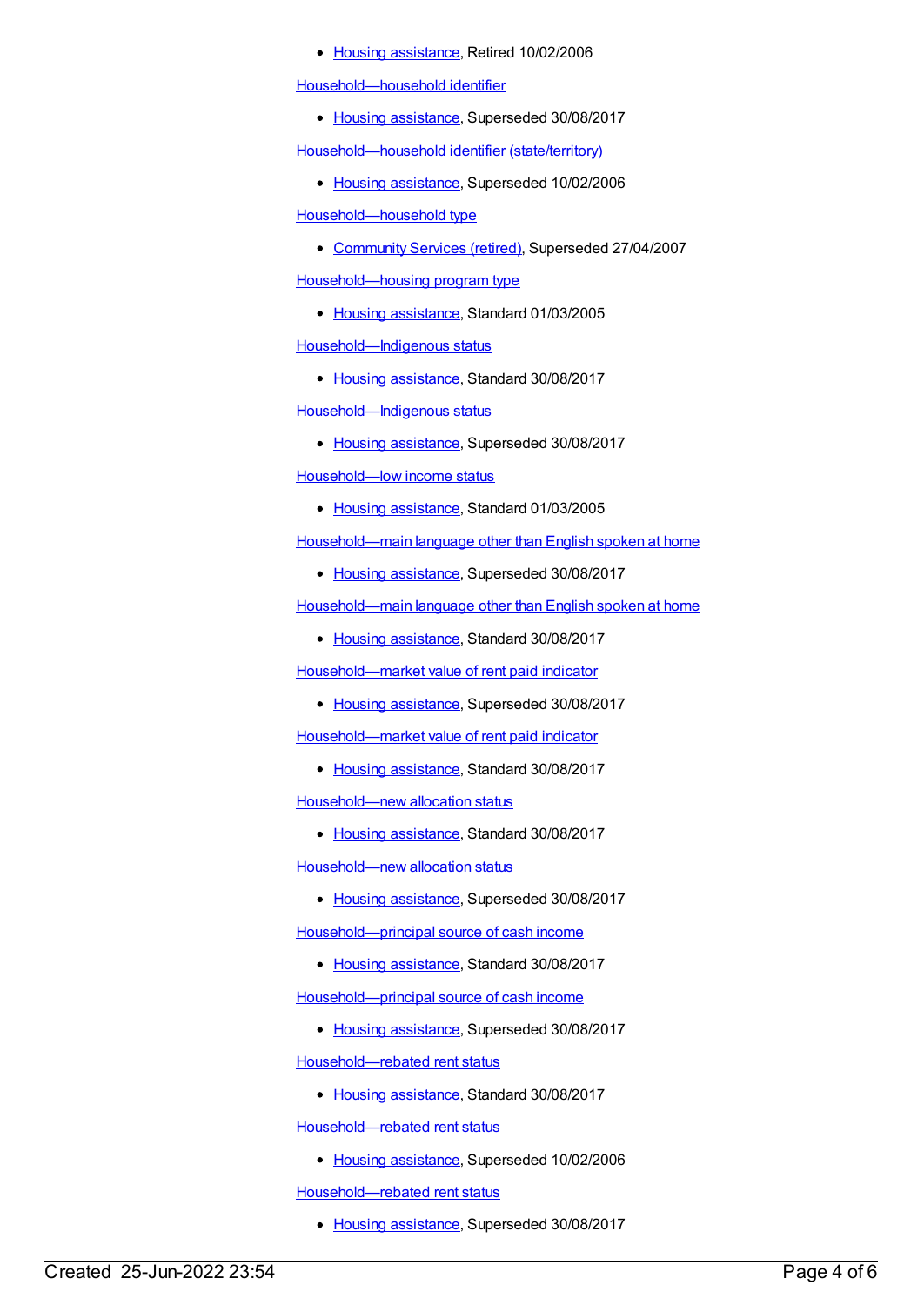[Household—rent](https://meteor.aihw.gov.au/content/302595) charged

• Housing [assistance](https://meteor.aihw.gov.au/RegistrationAuthority/11), Superseded 30/08/2017

[Household—rent](https://meteor.aihw.gov.au/content/302726) charged date

• Housing [assistance](https://meteor.aihw.gov.au/RegistrationAuthority/11), Standard 10/02/2006

[Household—rent](https://meteor.aihw.gov.au/content/269730) charged date

• Housing [assistance](https://meteor.aihw.gov.au/RegistrationAuthority/11), Superseded 10/02/2006

[Household—rent](https://meteor.aihw.gov.au/content/650942) frequency

[Commonwealth](https://meteor.aihw.gov.au/RegistrationAuthority/7) Department of Social Services (retired), Standard 20/06/2018

[Household—rent](https://meteor.aihw.gov.au/content/302607) paid

• Housing [assistance](https://meteor.aihw.gov.au/RegistrationAuthority/11), Standard 10/02/2006

[Household—rent](https://meteor.aihw.gov.au/content/302716) paid date

• Housing [assistance](https://meteor.aihw.gov.au/RegistrationAuthority/11), Standard 10/02/2006

[Household—rent](https://meteor.aihw.gov.au/content/269731) paid date

• Housing [assistance](https://meteor.aihw.gov.au/RegistrationAuthority/11), Superseded 10/02/2006

[Household—rent](https://meteor.aihw.gov.au/content/648492) payer

[Commonwealth](https://meteor.aihw.gov.au/RegistrationAuthority/7) Department of Social Services (retired), Standard 20/06/2018

[Household—rental](https://meteor.aihw.gov.au/content/269706) subsidy amount

• Housing [assistance](https://meteor.aihw.gov.au/RegistrationAuthority/11), Retired 10/02/2006

[Household—Source](https://meteor.aihw.gov.au/content/386919) of cash income (principal)

• Housing [assistance](https://meteor.aihw.gov.au/RegistrationAuthority/11), Recorded 01/10/2012

[Household—support](https://meteor.aihw.gov.au/content/269710) services required status

• Housing [assistance](https://meteor.aihw.gov.au/RegistrationAuthority/11), Retired 10/02/2006

[Household—tenure](https://meteor.aihw.gov.au/content/269784) type

• Housing [assistance](https://meteor.aihw.gov.au/RegistrationAuthority/11), Standard 01/03/2005

[Household—transfer](https://meteor.aihw.gov.au/content/608147) status

• Housing [assistance](https://meteor.aihw.gov.au/RegistrationAuthority/11), Standard 30/08/2017

[Household—transfer](https://meteor.aihw.gov.au/content/301985) status

• Housing [assistance](https://meteor.aihw.gov.au/RegistrationAuthority/11), Superseded 30/08/2017

[Household—weekly](https://meteor.aihw.gov.au/content/608152) rebate amount

• Housing [assistance](https://meteor.aihw.gov.au/RegistrationAuthority/11), Standard 30/08/2017

[Household—weekly](https://meteor.aihw.gov.au/content/461248) rebate amount

• Housing [assistance](https://meteor.aihw.gov.au/RegistrationAuthority/11), Superseded 30/08/2017

[Household—weekly](https://meteor.aihw.gov.au/content/608143) rent charged

• Housing [assistance](https://meteor.aihw.gov.au/RegistrationAuthority/11), Standard 30/08/2017

[Household—weekly](https://meteor.aihw.gov.au/content/653401) rent paid

• [Commonwealth](https://meteor.aihw.gov.au/RegistrationAuthority/7) Department of Social Services (retired), Standard 20/06/2018